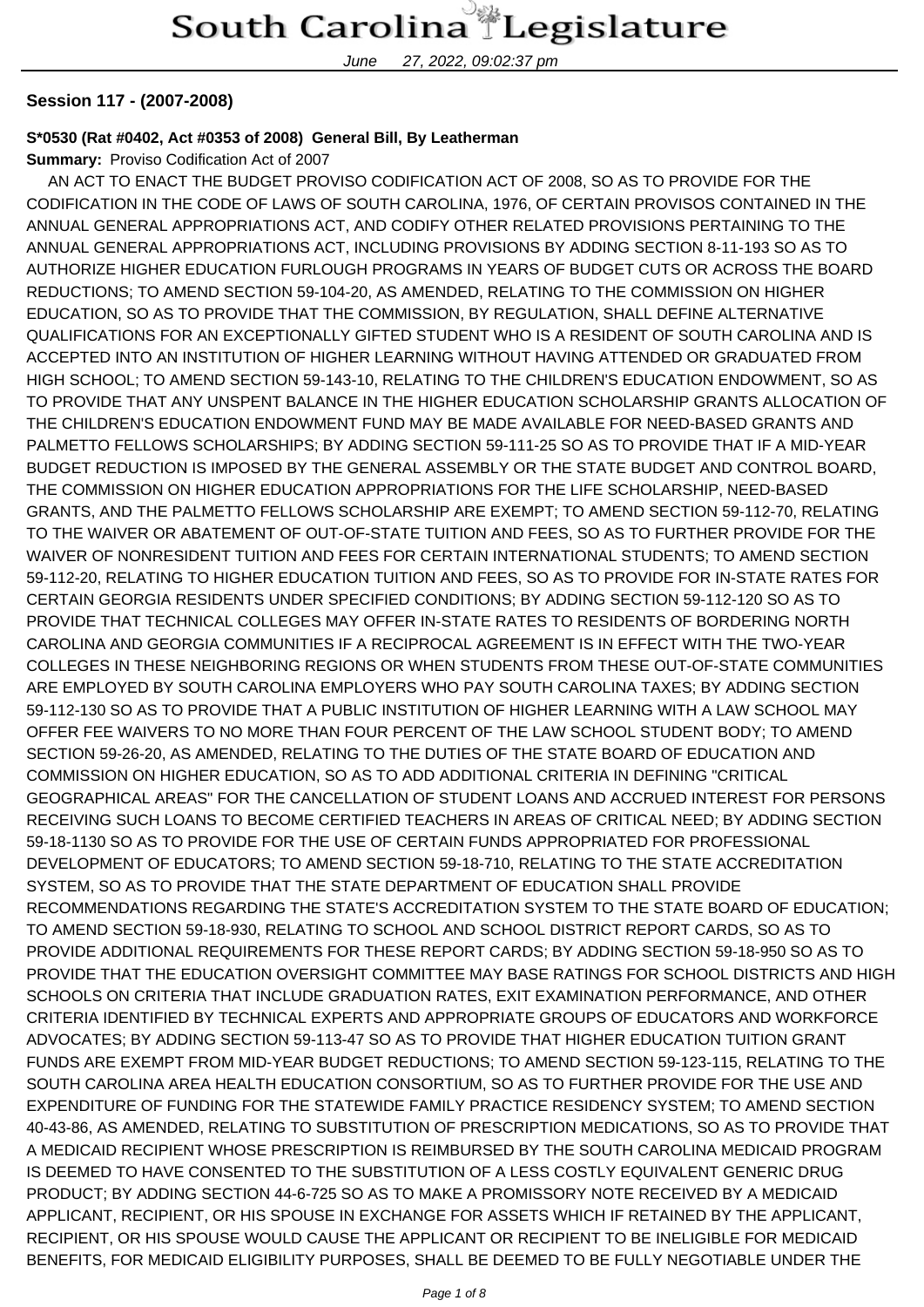June 27, 2022, 09:02:37 pm

LAWS OF THIS STATE UNLESS IT CONTAINS LANGUAGE PLAINLY STATING THAT IT IS NOT TRANSFERABLE UNDER ANY CIRCUMSTANCES; BY ADDING ARTICLE 8 TO CHAPTER 6, TITLE 44 SO AS TO ESTABLISH WITHIN THE DEPARTMENT OF HEALTH AND HUMAN SERVICES A MEDICAID PHARMACY AND THERAPEUTICS COMMITTEE AND PROVIDE FOR ITS MEMBERSHIP, DUTIES, AND RESPONSIBILITIES; TO REENACT SECTION 44-1-215 SO AS TO PROVIDE THAT THE DEPARTMENT OF HEALTH AND ENVIRONMENTAL CONTROL MAY RETAIN CERTAIN FUNDS; TO AMEND SECTION 44-7-570, RELATING TO THE MONITORING AND REGULATION OF AGREEMENTS UNDER THE HEALTH CARE COOPERATION ACT, SO AS TO PROVIDE THAT THE FEE THE DEPARTMENT IS AUTHORIZED TO CHARGE EXTENDS TO CERTIFICATES OF PUBLIC ADVANTAGE; BY ADDING SECTION 44-1-300 SO AS TO PROHIBIT THE DEPARTMENT FROM USING CERTAIN APPROPRIATIONS FOR ENFORCEMENT WHICH WOULD PROHIBIT A CHURCH OR CHARITABLE ORGANIZATION FROM PREPARING AND SERVING FOOD TO THE PUBLIC ON THEIR OWN PREMISES AT NOT MORE THAN ONE FUNCTION A MONTH OR NOT MORE THAN TWELVE FUNCTIONS A YEAR; TO AMEND SECTION 44-56-160, RELATING TO THE HAZARDOUS WASTE CONTINGENCY FUND, SO AS TO REVISE THE USE OF INTEREST ACCRUING IN THE FUND; TO AMEND SECTION 44-7-2440, RELATING TO HOSPITAL INFECTIONS DISCLOSURE ACT, SO AS TO PROVIDE THAT THE DEPARTMENT MAY PHASE-IN CERTAIN REPORTING REQUIREMENTS OF THIS ACT; BY ADDING SECTION 44-56-215 SO AS TO PROVIDE FOR THE MANNER IN WHICH FEES SHALL BE ASSESSED AGAINST HAZARDOUS WASTE GENERATORS; TO AMEND SECTION 43-26-90, AS AMENDED, RELATING TO THE APPLICABILITY OF CERTAIN PROVISIONS PERTAINING TO THE COMMISSION FOR THE BLIND, SO AS TO PROVIDE THAT PROPERTY OF THE PATRIOTS POINT DEVELOPMENT AUTHORITY ALSO IS EXEMPT FROM THESE PROVISIONS; TO AMEND SECTION 46-21-40, RELATING TO LICENSES TO HANDLE SEEDS, SO AS TO REVISE THE MANNER IN WHICH THE FEES FOR THESE LICENSES ARE DETERMINED; BY ADDING SECTION 46-3-270 SO AS TO PROVIDE THAT THE DEPARTMENT OF AGRICULTURE MAY WAIVE THE REMITTANCE OF INDIRECT COST RECOVERIES FOR THE SPECIALTY CROP GRANT SUPPORTED BY THE UNITED STATES DEPARTMENT OF AGRICULTURE THROUGH THE COMMODITY CREDIT CORPORATION; TO AMEND SECTION 39-9-68, RELATING TO THE FUNCTIONS OF THE DEPARTMENT OF AGRICULTURE CONSUMER SERVICES DIVISION IN REGARD TO WEIGHTS AND MEASURES, SO AS TO PROVIDE THAT THE DEPARTMENT OF AGRICULTURE SHALL CHARGE A FEE OF FORTY-FIVE DOLLARS AN HOUR BASED ON A FEE SCHEDULE FOR ALL CALIBRATIONS PERFORMED FOR PRIVATE SECTOR ENTITIES BY THE METROLOGY LABORATORY; BY ADDING SECTION 46-40-100 SO AS TO PROVIDE THAT THE DEPARTMENT MAY RETAIN AND EXPEND ONE HUNDRED THOUSAND DOLLARS OF THE INTEREST FROM THE GRAIN HANDLERS GUARANTY FUND TO COVER THE COSTS ASSOCIATED WITH ADMINISTERING THE PROGRAM; BY ADDING SECTION 50-9-515 SO AS TO PROVIDE THAT ANY MEMBER OF THE ARMED FORCES OF THE UNITED STATES WHO IS A RESIDENT OF SOUTH CAROLINA STATIONED OUTSIDE OF THE STATE, UPON PRESENTATION OF HIS OFFICIAL FURLOUGH OR LEAVE PAPERS, SHALL BE ALLOWED TO FISH AND HUNT WITHOUT PURCHASING A FISHING OR HUNTING LICENSE; TO AMEND SECTION 50-9-510, RELATING TO HUNTING AND FISHING LICENSES AUTHORIZED FOR SALE, SO AS TO REVISE THE FEE FOR CERTAIN LICENSES; TO AMEND SECTION 56-3-4510, RELATING TO SPECIAL COMMEMORATIVE LICENSE PLATES FOR THE "NONGAME WILDLIFE AND NATURAL AREAS FUND", SO AS TO REVISE THE TERMS AND CONDITIONS PERTAINING TO THE ISSUANCE OF THESE PLATES; BY ADDING SECTION 51-3-65 SO AS TO PROVIDE FOR THE MANNER IN WHICH THE DEPARTMENT OF PARKS, RECREATION AND TOURISM SHALL MAINTAIN THE FEE STRUCTURE FOR THE MAINTENANCE AND OPERATION OF THE STATE PARK SYSTEM INCLUDING DISCOUNTS WHICH MAY BE OFFERED; BY ADDING SECTION 1-7-160 SO AS TO PROVIDE THAT A DEPARTMENT OR AGENCY OF STATE GOVERNMENT MAY NOT HIRE A CLASSIFIED OR TEMPORARY ATTORNEY AS AN EMPLOYEE EXCEPT UPON THE WRITTEN APPROVAL OF THE ATTORNEY GENERAL AND AT COMPENSATION APPROVED BY HIM; BY ADDING SECTION 1-7-170 SO AS TO PROVIDE THAT A DEPARTMENT OR AGENCY OF STATE GOVERNMENT MAY NOT ENGAGE ON A FEE BASIS AN ATTORNEY AT LAW EXCEPT UPON THE WRITTEN APPROVAL OF THE ATTORNEY GENERAL AND UPON A FEE AS MUST BE APPROVED BY HIM; BY ADDING SECTION 1-7-85 SO AS TO PROVIDE THAT THE OFFICE OF THE ATTORNEY GENERAL MAY OBTAIN REIMBURSEMENT FOR ITS COSTS IN REPRESENTING THE STATE IN CRIMINAL PROCEEDINGS AND IN REPRESENTING THE STATE AND ITS OFFICERS AND AGENCIES IN CIVIL AND ADMINISTRATIVE PROCEEDINGS; BY ADDING SECTION 14-1-217 SO AS TO PROVIDE THAT THE STATE OR A PERSON ACTING ON BEHALF OF THE STATE IS NOT REQUIRED TO PAY FILING FEES IN PROCEEDINGS BROUGHT PURSUANT TO THE SEXUALLY VIOLENT PREDATOR ACT; TO DESIGNATE SECTIONS 17-22-10 THROUGH 17-22-170 OF THE 1976 CODE AS THE "PRETRIAL INTERVENTION PROGRAM"; BY ADDING ARTICLE 3 TO CHAPTER 22 OF TITLE 17 SO AS TO AUTHORIZE CIRCUIT SOLICITORS TO ESTABLISH A WORTHLESS CHECK UNIT AND TO PROVIDE FOR THE OPERATION OF THE UNIT; BY ADDING SECTION 14-1-213 SO AS TO PROVIDE THAT IN ADDITION TO ALL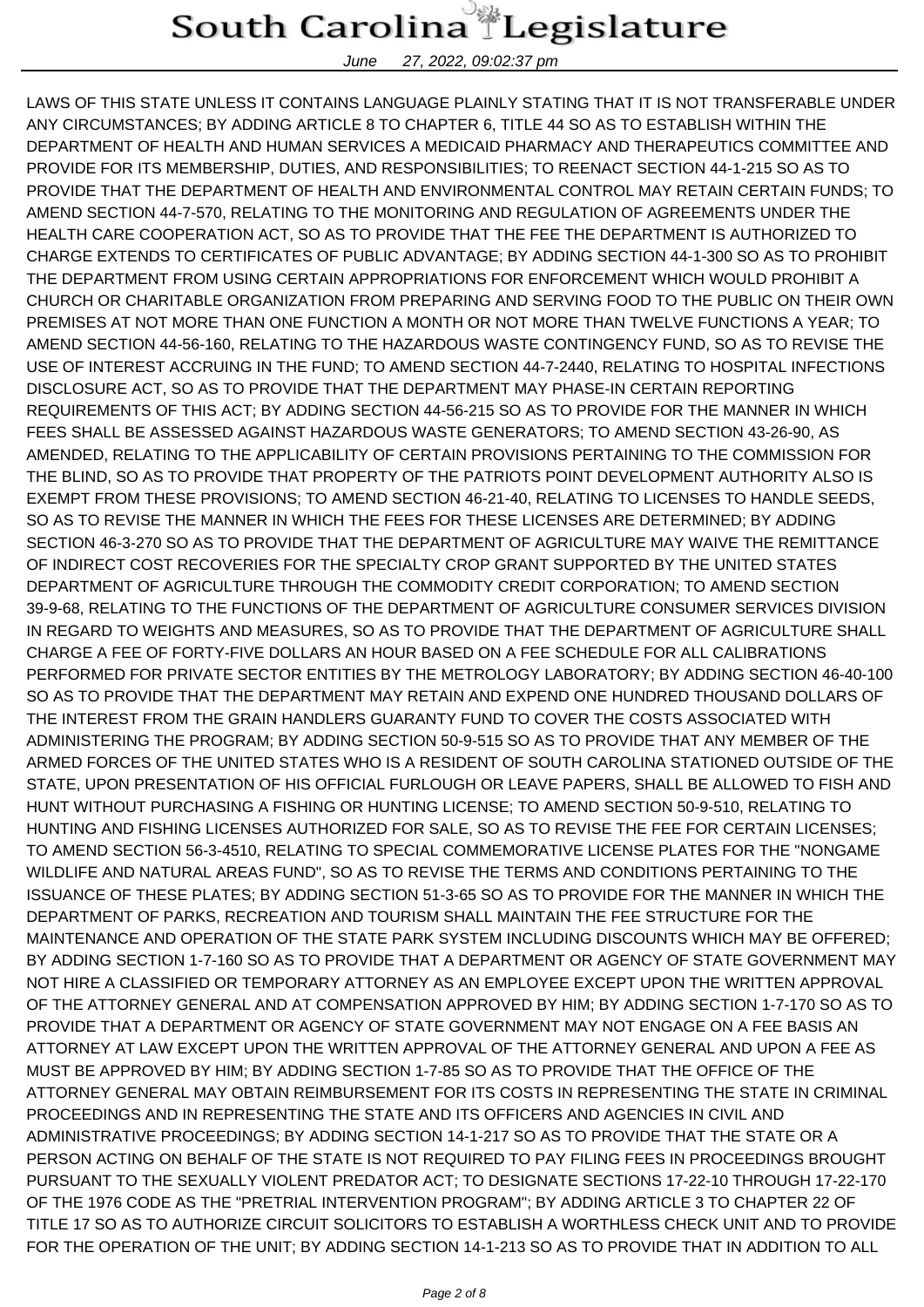June 27, 2022, 09:02:37 pm

OTHER ASSESSMENTS AND SURCHARGES REQUIRED TO BE IMPOSED BY LAW, A ONE-HUNDRED-DOLLAR SURCHARGE IS ALSO LEVIED ON ALL FINES, FORFEITURES, ESCHEATMENTS, OR OTHER MONETARY PENALTIES IMPOSED IN GENERAL SESSIONS COURT OR IN MAGISTRATES OR MUNICIPAL COURT FOR MISDEMEANOR OR FELONY DRUG OFFENSES AND TO PROVIDE THAT THESE SURCHARGES SHALL BE USED TO ESTABLISH DRUG TREATMENT COURT PROGRAMS; TO AMEND SECTION 23-6-50, RELATING TO AUDITS OF THE DEPARTMENT OF PUBLIC SAFETY, SO AS TO FURTHER PROVIDE THESE AUDITS AND THE USE BY THE DEPARTMENT OF CERTAIN REVENUE; BY ADDING SECTIONS 23-6-185, 23-6-187, 23-6-191, 23-6-193, AND 23-6-195 ALL SO AS TO PROVIDE FOR VARIOUS FUNDING AND ADMINISTRATIVE MATTERS OF THE DEPARTMENT OF PUBLIC SAFETY; TO AMEND SECTION 12-6-1140, RELATING TO SUBSISTENCE ALLOWANCES FOR LAW ENFORCEMENT OFFICERS, SO AS TO INCREASE THE ALLOWANCE; TO AMEND SECTION 56-19-420, RELATING TO THE USE OF A CERTAIN PORTION OF MOTOR VEHICLE CERTIFICATE OF TITLE FEES, SO AS TO REVISE THE USES; BY ADDING SECTION 23-6-190 SO AS TO PROVIDE THAT ALL MONIES COLLECTED IN THE DEPARTMENT OF PUBLIC SAFETY BUILDING FUND ABOVE A SPECIFIED LIMIT MUST BE UTILIZED BY THE DEPARTMENT TO SUPPORT THE HIGHWAY PATROL; TO AMEND SECTION 56-3-840, RELATING TO MOTOR VEHICLE REGISTRATION AND LICENSING DELINQUENCY FEES, SO AS TO REVISE THE USE OF A CERTAIN PORTION OF THESE FUNDS; BY ADDING SECTION 56-1-550 SO AS TO PROVIDE THAT THE DEPARTMENT OF MOTOR VEHICLES MAY COLLECT A FEE NOT TO EXCEED TWENTY DOLLARS PER DOCUMENT TO EXPEDITE A REQUEST FOR COPIES OF DOCUMENTS AND RECORDS IT MAINTAINS AND TO PROVIDE FOR THE USE OF THESE FUNDS; TO AMEND SECTION 56-3-1290, RELATING TO FEES TO TRANSFER A LICENSE PLATE, SO AS TO INCREASE THE FEE AND FURTHER PROVIDE FOR ITS USE; TO AMEND SECTION 56-3-620, RELATING TO REGISTRATION FEES FOR HANDICAPPED PERSONS AND OTHER REGISTRATION FEES, SO AS TO PROVIDE THAT ANNUAL LICENSE PLATE VALIDATION STICKERS WHICH ARE ISSUED FOR NONPERMANENT LICENSE PLATES ON CERTIFIED SOUTH CAROLINA PUBLIC LAW ENFORCEMENT VEHICLES MUST BE ISSUED WITHOUT CHARGE; TO AMEND SECTION 56-1-2080, AS AMENDED, RELATING TO QUALIFICATIONS FOR A DRIVER'S LICENSE, SO AS TO FURTHER PROVIDE FOR THE FEES FOR A COMMERCIAL DRIVER'S LICENSE; TO AMEND SECTION 56-1-200, AS AMENDED, RELATING TO FEES FOR A DUPLICATE DRIVER'S LICENSE IF ONE IS LOST OR DESTROYED, SO AS TO INCREASE THE FEE AND FURTHER PROVIDE FOR THE USE OF THE REVENUE; TO AMEND SECTION 56-3-2010, RELATING TO PRIVATE PASSENGER AND PERSONALIZED LICENSE PLATES, SO AS TO FURTHER PROVIDE FOR THE EXPIRATION DATE FOR CERTAIN PERSONALIZED PLATES; BY ADDING 24-1-252 SO AS TO AUTHORIZE THE DEPARTMENT OF CORRECTIONS TO RETAIN PROCEEDS FROM THE SALE OF SURPLUS PRODUCTS PRODUCED BY ITS FARM PROGRAM AND TO PROVIDE FOR THE USE OF THESE FUNDS; TO AMEND SECTION 24-3-920, RELATING TO REWARDS FOR THE CAPTURE OF ESCAPED CONVICTS, SO AS TO INCREASE THE AMOUNT OF THE AWARD AND HOW FUNDS TO SUPPORT THESE AWARDS MAY BE GENERATED; TO AMEND SECTION 24-1-250, RELATING TO THE SALE OF TIMBER BY THE DEPARTMENT OF CORRECTIONS FROM ITS LANDS, SO AS TO FURTHER PROVIDE FOR THE PROCEDURES FOR SUCH SALES, THE USE OF THE PROCEEDS, AND FOR HORTICULTURAL PRODUCT SALES BY THE DEPARTMENT; BY ADDING SECTION 24-3-45 SO AS TO PROVIDE FOR THE DEDUCTIONS FROM WAGES OF PRISONERS ENGAGED IN WORK AT PAID EMPLOYMENT IN THE COMMUNITY, AND THE MANNER IN WHICH THESE DEDUCTIONS MUST BE USED; TO AMEND SECTION 24-1-110, RELATING TO EMPLOYMENT WITHIN THE PRISON SYSTEM BY THE DIRECTOR, SO AS TO PERMIT THE DIRECTOR TO EXTEND CERTAIN SERVICES AT NO COST OR REDUCED COST TO CORRECTIONAL OFFICERS PAID FOR WITH NONAPPROPRIATED FUNDS FOR THE PURPOSE OF RETENTION; TO AMEND SECTION 24-21-480, RELATING TO THE RESTITUTION CENTER PROGRAM OF THE DEPARTMENT OF PROBATION, PAROLE AND PARDON SERVICES, SO AS TO REVISE THE AMOUNT PAID BY THE OFFENDER FOR HOUSING AND FOOD PER DAY; BY ADDING SECTION 24-21-87 SO AS TO PROVIDE THAT THE DEPARTMENT MAY CHARGE OFFENDERS A FEE BASED ON THE NUMBER OF MILES AND LENGTH OF TIME REQUIRED TO PERFORM AN EXTRADITION; TO AMEND SECTION 24-21-960, RELATING TO PARDONS, SO AS TO INCREASE THE PARDON APPLICATION FEE; TO AMEND SECTION 37-16-30, RELATING TO PREPAID LEGAL SERVICES SOLICITATIONS, SO AS TO INCREASE THE FEE FOR THE REQUIRED FILINGS WITH THE DEPARTMENT OF CONSUMER AFFAIRS; TO AMEND SECTION 37-2-305, RELATING TO A CREDITOR'S MAXIMUM RATE SCHEDULE FILED WITH THE DEPARTMENT PERTAINING TO CREDIT SALES, SO AS TO INCREASE THE FILING FEE AND PROVIDE FOR THE USE OF A PORTION OF THE FUNDS GENERATED; TO AMEND SECTION 37-3-305, RELATING TO A CREDITOR'S MAXIMUM RATE SCHEDULE FILED WITH THE DEPARTMENT PERTAINING TO CONSUMER LOANS SO AS TO INCREASE THE FILING FEE AND PROVIDE FOR THE USE OF A PORTION OF THE FUNDS GENERATED; TO AMEND SECTION 37-6-203, RELATING TO CERTAIN NOTIFICATIONS REQUIRED TO BE FILED WITH THE DEPARTMENT BY PERSONS ENGAGED IN SPECIFIED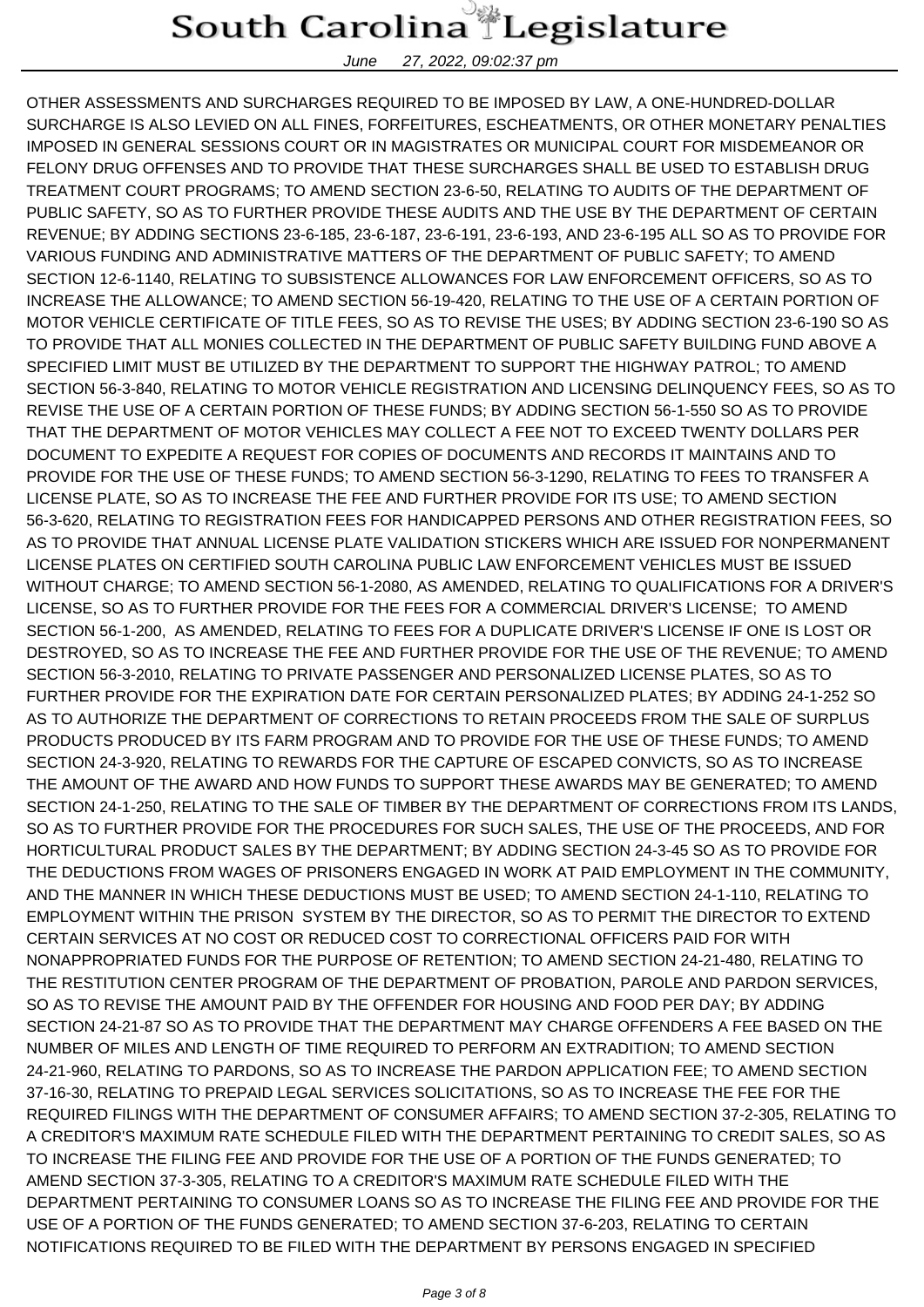June 27, 2022, 09:02:37 pm

CONSUMER ACTIVITIES, SO AS TO INCREASE THE ANNUAL FEE, AND TO PROVIDE FOR THE USE OF A PORTION OF THE FUNDS GENERATED; BY ADDING SECTION 40-7-285 SO AS TO PROVIDE THAT A PERSON LICENSED AS A COSMETOLOGIST, ESTHETICIAN, OR MANICURIST MAY PRACTICE, WITHIN THE SCOPE AUTHORIZED BY THE PERSON'S LICENSE, IN A BARBERSHOP; BY ADDING SECTION 23-10-20 SO AS TO PROVIDE THAT THE SOUTH CAROLINA DEPARTMENT OF LABOR, LICENSING AND REGULATION IS AUTHORIZED TO PURCHASE AND ISSUE CLOTHING TO THE STAFF OF THE STATE FIRE ACADEMY; BY ADDING SECTION 1-23-670 SO AS TO PROVIDE THAT EACH REQUEST FOR A CONTESTED CASE HEARING, NOTICE OF APPEAL, OR REQUEST FOR INJUNCTIVE RELIEF BEFORE THE ADMINISTRATIVE LAW COURT MUST BE ACCOMPANIED BY A FILING FEE EQUAL TO THAT CHARGED IN CIRCUIT COURT FOR FILING A SUMMONS AND COMPLAINT, AND TO PROVIDE FOR THE USE OF THE FUNDS RECEIVED; BY ADDING SECTION 1-23-680 SO AS TO PROVIDE THAT THE SOUTH CAROLINA ADMINISTRATIVE LAW COURT IS NOT REQUIRED TO REIMBURSE THE SOUTH CAROLINA LEGISLATIVE COUNCIL FOR THE COST OF THE CODE OF LAWS, CODE SUPPLEMENTS, OR CODE REPLACEMENT VOLUMES DISTRIBUTED TO THE COURT; TO AMEND SECTION 23-3-115, RELATING TO CRIMINAL RECORD SEARCHES BY THE STATE LAW ENFORCEMENT DIVISION, SO AS TO INCREASE THE FEE AND PROVIDE FOR THE USE OF THE REVENUE COLLECTED, AND TO PROVIDE A REDUCED FEE FOR SEARCHES CONDUCTED FOR A CHARITABLE ORGANIZATION; BY ADDING SECTION 23-3-55 SO AS TO PROVIDE THAT ALL REVENUE GENERATED BY THE STATE LAW ENFORCEMENT DIVISION FROM THE SALE OF VEHICLES, VARIOUS EQUIPMENT, AND GASOLINE, AND INSURANCE CLAIMS DURING THE PRIOR FISCAL YEAR MAY BE RETAINED, CARRIED FORWARD, AND EXPENDED FOR THE PURPOSE OF PURCHASING LIKE ITEMS; TO AMEND SECTION 23-31-216, RELATING TO CONCEALABLE WEAPON APPLICATIONS, SO AS TO AUTHORIZE SLED TO EXPEND FEES ASSOCIATED WITH CONCEALED WEAPON APPLICATIONS; BY ADDING SECTION 1-11-495 SO AS TO PROVIDE PROCEDURES TO BE FOLLOWED BY THE STATE BUDGET AND CONTROL BOARD IN REGARD TO OPERATING DEFICITS; TO AMEND SECTION 8-11-165, AS AMENDED, RELATING TO AGENCY HEADS AND THE AGENCY HEAD SALARY COMMISSION, SO AS TO EXEMPT EMPLOYEES OF HIGHER EDUCATION TECHNICAL COLLEGES, COLLEGES, AND UNIVERSITIES FROM CERTAIN SALARY RANGE REQUIREMENTS OF THE COMMISSION; TO AMEND SECTION 8-7-90, AS AMENDED, RELATING TO LEAVE OF PUBLIC OFFICERS IN THE NATIONAL GUARD OR RESERVES, SO AS TO PROVIDE THAT A STATE EMPLOYEE IN A FULL TIME POSITION WHO SERVES ON ACTIVE DUTY IN A COMBAT ZONE AND WHO HAS EXHAUSTED ALL AVAILABLE LEAVE FOR MILITARY PURPOSES IS ENTITLED TO RECEIVE UP TO THIRTY ADDITIONAL DAYS OF MILITARY LEAVE IN ANY ONE YEAR; BY ADDING SECTION 8-1-155 SO AS TO PROVIDE THAT IF A VACANCY OCCURS IN A STATE AGENCY, OTHER THAN AN INSTITUTION OF HIGHER LEARNING, OR IF AN AGENCY ACTS TO FILL A NEW POSITION, THE AGENCY SHALL GIVE PREFERENCE TO A RESIDENT OF THIS STATE, IF THE APPLICANTS ARE EQUALLY QUALIFIED FOR THE VACANCY OR NEW POSITION; BY ADDING SECTION 1-11-497 SO AS TO PROVIDE THAT IF THE STATE BUDGET AND CONTROL BOARD OR THE GENERAL ASSEMBLY MANDATES AN ACROSS-THE-BOARD REDUCTION, STATE AGENCIES ARE ENCOURAGED TO REDUCE GENERAL OPERATING EXPENSES BEFORE REDUCTIONS ARE MADE TO PROGRAMS, SPECIAL LINE ITEMS, OR LOCAL PROVIDER SERVICES CRITICAL TO AN AGENCY'S MISSION; BY ADDING SECTION 1-1-1610 SO AS TO PROVIDE THAT AN ADMINISTRATIVE STATE AGENCY PERFORMING ADMINISTRATIVE HEARINGS WITHIN THIS STATE MAY MAKE USE OF EXISTING VIDEO CONFERENCING CAPABILITIES AND TO REQUIRE EVIDENCE THAT A COST SAVINGS WILL BE RECOGNIZED BY USING VIDEO CONFERENCING, AS OPPOSED TO HOLDING AN ADMINISTRATIVE HEARING WHERE ALL PARTIES MUST BE IN ATTENDANCE AT ONE PARTICULAR LOCATION; TO AMEND SECTION 8-21-320, RELATING TO MOTION FEES IN THE CIRCUIT AND FAMILY COURTS, SO AS TO PROVIDE FOR THE USE OF THE REVENUES GENERATED FROM THESE FEES; BY ADDING SECTION 8-17-375 SO AS TO PROVIDE THAT CERTAIN EXECUTIVE DEPARTMENT EMPLOYEES WHOSE APPOINTMENT OR EMPLOYMENT IS SUBJECT TO SENATE CONFIRMATION MAY NOT BE REASSIGNED, TERMINATED, OR HAVE THEIR COMPENSATION REDUCED, EXCEPT BY MAJORITY VOTE OF THEIR GOVERNING BOARD AND APPROVAL BY THE SENATE UPON ADVICE AND CONSENT PRIOR TO THE ACTION BEING TAKEN OR AN INTERIM APPOINTMENT BEING MADE; BY ADDING SECTION 1-11-725 SO AS TO PROVIDE THAT THE STATE BUDGET AND CONTROL BOARD'S EXPERIENCE RATING OF ALL LOCAL DISABILITIES AND SPECIAL NEEDS PROVIDERS MUST BE RATED AS A SINGLE GROUP WHEN RATING ALL OPTIONAL GROUPS PARTICIPATING IN THE STATE EMPLOYEE HEALTH INSURANCE PROGRAM; BY ADDING SECTION 12-4-388 SO AS TO PROVIDE THAT THE DEPARTMENT OF REVENUE MAY CHARGE PARTICIPANTS A FEE TO COVER THE COST OF EDUCATION AND TRAINING PROGRAMS, TO PROVIDE THAT THE DEPARTMENT MAY CHARGE PARTICIPANTS IN TAXPAYER EDUCATION AND INFORMATION PROGRAMS, TO PROVIDE THAT THE DEPARTMENT MAY IMPOSE A SIXTY-DOLLAR FEE FOR THE ISSUANCE OF EACH CERTIFICATE OF COMPLIANCE AND A THIRTY-FIVE DOLLAR FEE FOR EACH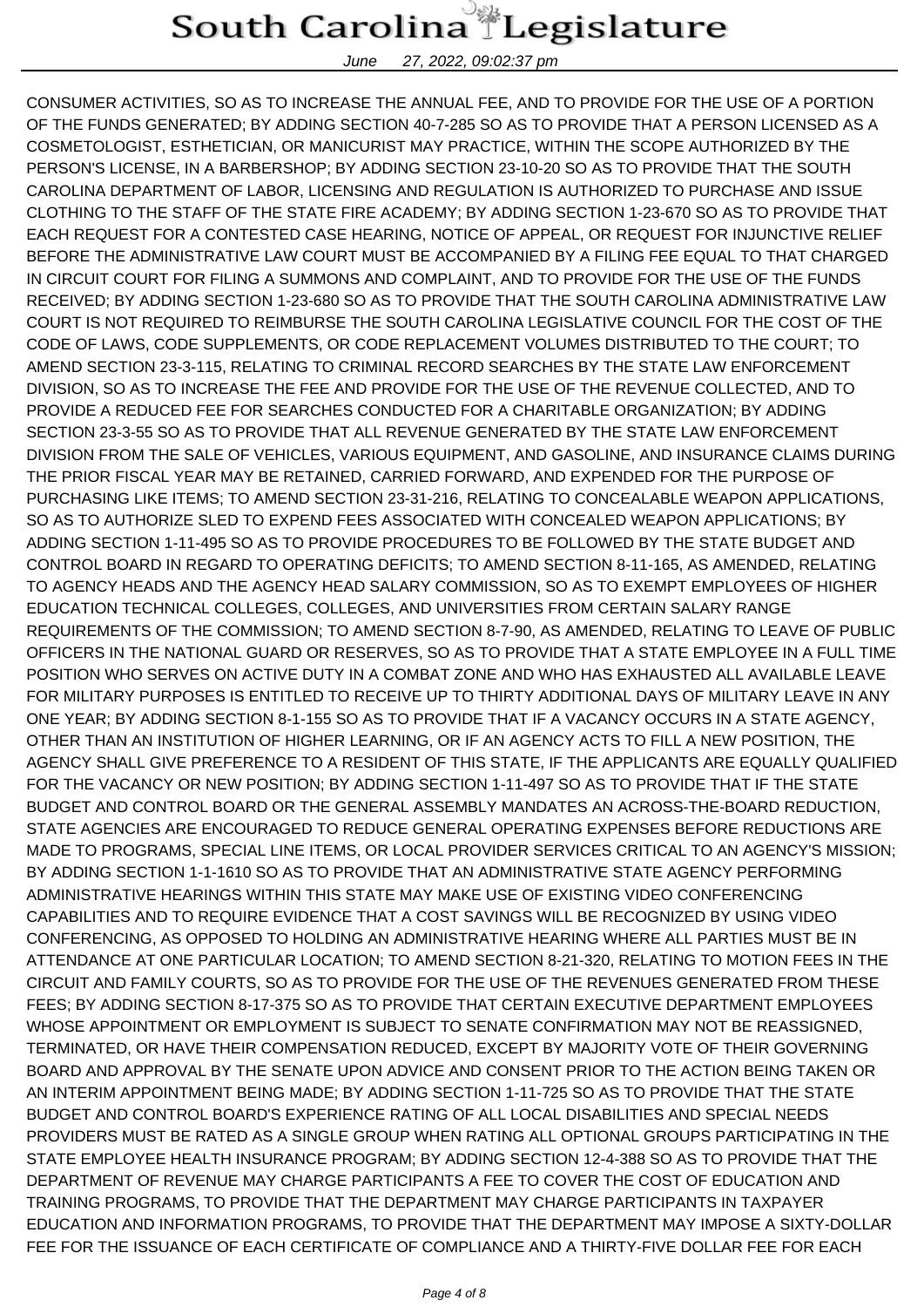June 27, 2022, 09:02:37 pm

INFORMAL NONBINDING LETTER CONCERNING ELIGIBILITY FOR INFRASTRUCTURE CREDITS AGAINST THE LICENSE TAX, AND TO PROVIDE THAT THE DEPARTMENT MAY IMPOSE A FORTY-FIVE DOLLAR FEE FOR ENTERING INTO INSTALLMENT AGREEMENTS FOR THE PAYMENT OF TAX LIABILITIES TO DEFRAY ADMINISTRATIVE EXPENSES; BY ADDING SECTION 12-4-377 SO AS TO PROVIDE THAT THE DEPARTMENT OF REVENUE SHALL MAINTAIN ADEQUATE RECORDS ACCOUNTING FOR THE RECEIPT OF FUNDS FROM THE SALE OF CONFISCATED ALCOHOLIC BEVERAGES, AND TO PROVIDE FOR THE USE OF THE REVENUE GENERATED FROM THESE SALES; BY ADDING SECTION 12-4-379 SO AS TO PROVIDE THAT THE DEPARTMENT OF REVENUE MAY INCUR AND PAY THE EXPENSE OF CERTAIN REQUIRED FEES FOR THE FEDERAL REFUND OFFSET PROGRAM; BY ADDING SECTION 12-4-393 SO AS TO PROVIDE THAT THE DEPARTMENT MAY CONTRACT WITH PRIVATE ENTITIES TO ESTABLISH DATA MINING AND DATA WAREHOUSING CAPABILITIES WITHIN THE DEPARTMENT TO ENHANCE COMPLIANCE AND COLLECTIONS; TO AMEND SECTION 61-6-2010, AS AMENDED, RELATING TO TEMPORARY ALCOHOLIC LIQUOR PERMITS UPON A REFERENDUM VOTE SO AS TO PROVIDE THAT TEMPORARY PERMITS ISSUED BY THE DEPARTMENT PURSUANT TO THIS SECTION MAY BE ISSUED IN ALL PARTS OF A MUNICIPALITY IF ANY PART OF THE MUNICIPALITY IS LOCATED IN A COUNTY WHERE THE ISSUANCE OF THESE PERMITS IS ALLOWED; BY ADDING SECTION 12-4-375 SO AS TO PROVIDE THAT THE DEPARTMENT OF REVENUE MAY RETAIN AND EXPEND CERTAIN FUNDS IN EACH FISCAL YEAR FROM ITS BANKRUPTCY OPERATIONS TO DEFRAY ITS ADMINISTRATIVE COSTS, INCLUDING STAFF; BY ADDING SECTION 12-6-3930 SO AS TO PROVIDE THAT NO INTEREST, PENALTIES, OR OTHER SANCTIONS MAY BE IMPOSED ON THE ACTIVE DUTY INCOME OF MEMBERS OF THE NATIONAL GUARD AND RESERVES ACTIVATED AS A RESULT OF THE CONFLICT IN IRAQ AND THE WAR ON TERRORISM WITH REGARD TO UNDERPAYMENT OF STATE ESTIMATED INDIVIDUAL INCOME TAX PAYMENTS OF THE ACTIVE DUTY INCOME IF THE FEDERAL GOVERNMENT IS UNABLE TO WITHHOLD STATE INCOME TAXES DUE ON SUCH PAY; BY ADDING SECTION 12-4-387 SO AS TO PROVIDE THAT THE DEPARTMENT SHALL USE AVAILABLE PERSONNEL TO CONDUCT AUDITS INVOLVING ALL TAXES TO PROMOTE VOLUNTARY COMPLIANCE AND TO COLLECT REVENUES FOR THE STATE; BY ADDING SECTION 8-13-120 SO AS TO ALLOW THE STATE ETHICS COMMISSION TO CHARGE A TEN DOLLAR FEE TO OFFSET THE COSTS OF PROGRAMS AND RELATED EXPENSES; BY ADDING SECTION 8-13-130 SO AS TO ALLOW THE STATE ETHICS COMMISSION TO LEVY A FEE ON A PERSON WHO HAS VIOLATED THE "ETHICS, GOVERNMENT ACCOUNTABILITY AND CAMPAIGN REFORM ACT OF 1991"; BY ADDING SECTION 8-13-140 SO AS TO ALLOW THE STATE ETHICS COMMISSION TO RETAIN FUNDS DERIVED FROM ASSESSMENTS ASSOCIATED WITH LATE FILING FEES AND TO CARRY FORWARD UNEXPENDED FUNDS INTO THE CURRENT FISCAL YEAR; BY ADDING SECTION 8-13-150 SO AS TO ALLOW THE STATE ETHICS COMMISSION TO CARRY FORWARD LOBBYIST AND PRINCIPAL REGISTRATION FEES INTO THE CURRENT FISCAL YEAR AND TO USE THE FUNDS FOR THE SAME PURPOSE; BY ADDING SECTION 22-3-330 SO AS TO PROVIDE FOR AN ASSESSMENT OF TWENTY-FIVE DOLLARS FOR SUMMONS AND COMPLAINT FILINGS IN MAGISTRATES COURT AND AN ASSESSMENT OF TEN DOLLARS ON ALL OTHER CIVIL FILINGS IN MAGISTRATES COURT, EXCEPTING RESTRAINING ORDERS, AND TO PROVIDE FOR THEIR REMITTANCE AND ALLOCATION; TO AMEND SECTION 14-1-204, AS AMENDED, RELATING TO DISTRIBUTION OF THE FILING FEE FOR COMPLAINTS AND PETITIONS IN CIVIL COURT, SO AS TO IMPOSE AN ADDITIONAL FEE OF FIFTY DOLLARS AND TO PROVIDE FOR ITS ALLOCATION; BY ADDING SECTION 14-1-210 SO AS TO PROVIDE A PROCEDURE BY WHICH THE STATE AUDITOR SHALL AUDIT AT RANDOM TREASURERS, COURTS, AND CLERKS OF COURT AUTHORIZED TO COLLECT ASSESSMENTS IN FAMILY, CIRCUIT, MAGISTRATES, AND MUNICIPAL COURTS, TO IMPOSE REPORTING REQUIREMENTS, AND TO PROVIDE FOR TRAINING FOR THE COLLECTION AND DISTRIBUTION OF SUCH ASSESSMENTS; TO AMEND SECTION 14-1-206, AS AMENDED, RELATING TO ADDITIONAL ASSESSMENTS IMPOSED BY GENERAL SESSIONS COURTS, SO AS TO REVISE THE AMOUNT OF AN ASSESSMENT IMPOSED BY A GENERAL SESSIONS COURT THAT A PERSON MUST PAY, AND TO REVISE THE METHOD BY WHICH THE BALANCE OF THE ASSESSMENTS IS ALLOCATED; TO AMEND SECTION 14-1-207, AS AMENDED, RELATING TO ADDITIONAL ASSESSMENTS IMPOSED BY MAGISTRATES COURTS, SO AS TO REVISE THE AMOUNT OF AN ASSESSMENT IMPOSED BY A MAGISTRATES COURT THAT A PERSON MUST PAY, AND TO REVISE THE METHOD BY WHICH THE BALANCE OF THE ASSESSMENTS IS ALLOCATED; TO AMEND SECTION 14-1-208, AS AMENDED, RELATING TO ADDITIONAL ASSESSMENTS IMPOSED BY MUNICIPAL COURTS, SO AS TO REVISE THE AMOUNT OF AN ASSESSMENT IMPOSED BY A MUNICIPAL COURT THAT A PERSON MUST PAY, AND TO REVISE THE METHOD BY WHICH THE BALANCE OF THE ASSESSMENTS IS ALLOCATED; BY ADDING SECTION 14-1-218 SO AS TO ALLOCATE THREE MILLION TWO HUNDRED THOUSAND DOLLARS TO SPECIFIED AGENCIES IN SPECIFIED AMOUNTS FROM DEPOSITS MADE FROM ASSESSMENTS FROM GENERAL SESSIONS, MAGISTRATES, AND MUNICIPAL COURTS; BY ADDING SECTION 17-3-55 SO AS TO ALLOW THE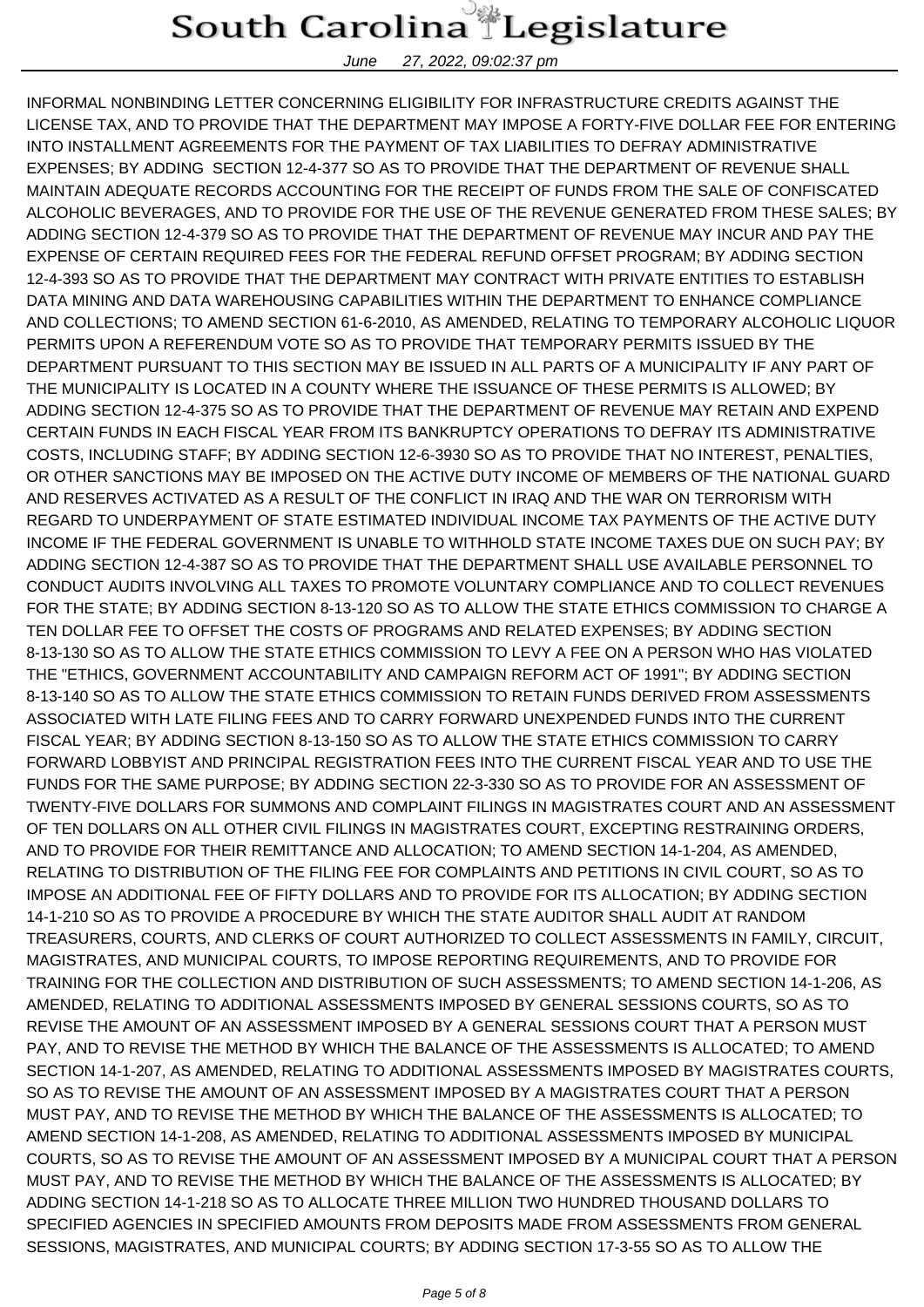June 27, 2022, 09:02:37 pm

COMMISSION ON INDIGENT DEFENSE TO CARRY FORWARD UNPAID OBLIGATIONS INCURRED AND RECEIVED FOR PAYMENT AND TO PAY THESE OBLIGATIONS FROM APPROPRIATED FUNDS IN THE NEXT YEAR'S BUDGET; BY ADDING SECTION 17-3-45 SO AS TO PROVIDE FOR AN AFFIDAVIT BY WHICH A PERSON WHO HAS BEEN PROVIDED COUNSEL MUST DISCLOSE HIS ASSETS, TO PROVIDE FOR A FORTY DOLLAR APPLICATION FEE FOR APPOINTED COUNSEL SERVICES AND FOR THE ALLOCATION OF SUCH FEE REVENUE, TO PROVIDE FOR THE EXECUTION OF THE AFFIDAVIT BY A JUVENILE'S PARENT ON BEHALF OF THE JUVENILE, AND TO PROVIDE FOR A CLAIM AGAINST THE ASSETS OF THE PERSON WHO IS PROVIDED COUNSEL FOR THE COSTS OF THE PROVIDED COUNSEL; BY ADDING SECTION 43-1-710 SO AS TO MAKE AVAILABLE THE NAMES OF PERSONS BENEFITING FROM ASSISTANCE PAYMENTS FROM THE DEPARTMENT OF SOCIAL SERVICES TO OTHER STATE AGENCIES; BY ADDING SECTION 43-1-715 SO AS TO PROVIDE THAT A COUNTY MAY NOT SUPPLEMENT THE SALARY OF DEPARTMENT OF SOCIAL SERVICES EMPLOYEES; BY ADDING SECTION 43-1-720 SO AS TO PROVIDE THAT THE DEPARTMENT OF SOCIAL SERVICES SHALL ESTABLISH AND COLLECT ACCOUNTS RECEIVABLE IN ACCORDANCE WITH APPLICABLE FEDERAL REGULATIONS; BY ADDING SECTION 20-7-1641 SO AS TO PROVIDE THAT THE DEPARTMENT OF SOCIAL SERVICES MAY PAY THE COST OF FINGERPRINT REVIEWS FOR CERTAIN FOSTER CARE FAMILIES FROM FUNDS APPROPRIATED FOR FOSTER CARE; TO AMEND SECTION 8-11-260, AS AMENDED, RELATING TO EXEMPTION OF CERTAIN PERSONS FROM ARTICLE 3, CHAPTER 11, TITLE 8, SO AS TO EXEMPT STAFF OF THE LIEUTENANT GOVERNOR FROM THE ARTICLE; TO AMEND SECTION 8-17-370, AS AMENDED, RELATING TO EXEMPTION OF CERTAIN PERSONS FROM ARTICLE 5, CHAPTER 17, TITLE 8, SO AS TO EXEMPT EMPLOYEES OF THE OFFICE OF THE LIEUTENANT GOVERNOR FROM THE ARTICLE, UPON CERTAIN CONDITIONS; TO AMEND CHAPTER 21 OF TITLE 43, RELATING TO THE DIVISION AND ADVISORY COUNCIL ON AGING, SO AS TO PLACE THE COUNCIL WITHIN THE OFFICE OF THE LIEUTENANT GOVERNOR, AND TO MAKE CONFORMING CHANGES; TO AMEND SECTION 9-1-10, AS AMENDED, RELATING TO DEFINITIONS OF THE SOUTH CAROLINA RETIREMENT SYSTEM CHAPTER, SO AS TO DESIGNATE THE OFFICE ON AGING AS BEING PART OF THE OFFICE OF THE LIEUTENANT GOVERNOR; TO AMEND SECTION 1-11-720, AS AMENDED, RELATING TO ENTITIES WHOSE EMPLOYEES ARE ELIGIBLE FOR STATE HEALTH AND DENTAL INSURANCE PLANS, SO AS TO DESIGNATE THE OFFICE ON AGING AS BEING PART OF THE OFFICE OF THE LIEUTENANT GOVERNOR; TO AMEND SECTION 57-5-720, RELATING TO STANDARDS OF CONSTRUCTION, SO AS TO ALLOW THE DEPARTMENT OF TRANSPORTATION TO RELAX DESIGN AND CONSTRUCTION STANDARDS FOR HIGHWAY PROJECTS IN THE SECONDARY STATE HIGHWAY SYSTEM, AND TO PROVIDE THAT THOSE RELAXED STANDARDS DO NOT GIVE RISE TO LIABILITY; TO AMEND SECTION 57-3-130, RELATING TO SPECIAL PERMITS TO OPERATE VEHICLES EXCEEDING SIZE AND WEIGHT LIMITS AND FEES ASSOCIATED WITH SUCH PERMITS, SO AS TO REVISE THE FEE SCHEDULE; TO AMEND SECTION 57-3-150, RELATING TO MULTIPLE AND ANNUAL TRIP PERMITS, SO AS TO REVISE THE FEE FOR SUCH PERMITS; BY ADDING SECTION 23-23-120 SO AS TO DESIGNATE HOW MISCELLANEOUS REVENUE COLLECTED DURING CRIMINAL JUSTICE ACADEMY PROGRAMMING AND RETAINED BY THE CRIMINAL JUSTICE ACADEMY MUST BE EXPENDED; TO AMEND SECTION 20-7-6850, RELATING TO INTERDEPARTMENTAL AGREEMENTS, SO AS TO PROVIDE THAT REVENUE GENERATED FROM SPECIFIED AGENCIES, GRANTS, AND OTHER FUNDING MEASURES MAY BE RETAINED AND EXPENDED BY THE DEPARTMENT OF JUVENILE JUSTICE ACCORDING TO APPLICABLE REGULATIONS; TO AMEND SECTION 20-7-7810, AS AMENDED, RELATING TO THE COMMITMENT OF A CHILD TO THE CUSTODY OF THE DEPARTMENT OF JUVENILE JUSTICE, SO AS TO PROVIDE FOR THE RELEASE OF THE CHILD PRIOR TO THE EXPIRATION OF THE DETERMINATE PERIOD UPON CERTAIN CONDITIONS, AND TO PROVIDE THAT JUVENILES DETAINED IN A TEMPORARY HOLDING FACILITY OR JUVENILE DETENTION CENTER WHO ARE SUBSEQUENTLY COMMITTED SHALL RECEIVE CREDIT TOWARDS THEIR DATE OF RELEASE OR PAROLE DEADLINE FOR TIME SPENT IN SUCH FACILITIES; TO AMEND SECTION 20-7-6855, RELATING TO SPECIAL SCHOOL DISTRICT DESIGNATION FOR THE DEPARTMENT OF JUVENILE JUSTICE, SO AS TO PROVIDE THAT THE AMOUNT OF FUNDS THAT THE DEPARTMENT OF JUVENILE JUSTICE RECEIVES FOR EDUCATION UNDER THE EDUCATION FINANCE ACT MUST TAKE INTO ACCOUNT THE DEPARTMENT'S TWELVE-MONTH CALENDAR AND TWO HUNDRED AND THIRTY FIVE INSTRUCTIONAL DAYS; TO AMEND SECTION 20-7-8005, RELATING TO EXCLUSIVE CARE OF CHILDREN BY THE DEPARTMENT OF JUVENILE JUSTICE, SO AS TO PROVIDE THAT A LOCAL GOVERNMENT USING DETENTION SERVICES PROVIDED BY THE DEPARTMENT OF JUVENILE JUSTICE MUST PAY A PER DIEM OF FIFTY DOLLARS A DAY PER CHILD, AND TO DESIGNATE THE WAY IN WHICH THESE FUNDS MUST BE EXPENDED; TO AMEND SECTION 27-18-180, RELATING TO REPORT OF UNCLAIMED PROPERTY AND NOTICES TO APPARENT OWNERS, SO AS TO FURTHER PROVIDE FOR THE NOTICE THE STATE TREASURER IS REQUIRED TO PUBLISH; TO AMEND SECTION 11-5-120, RELATING TO THE PUBLICATION OF QUARTERLY STATEMENTS BY THE OFFICE OF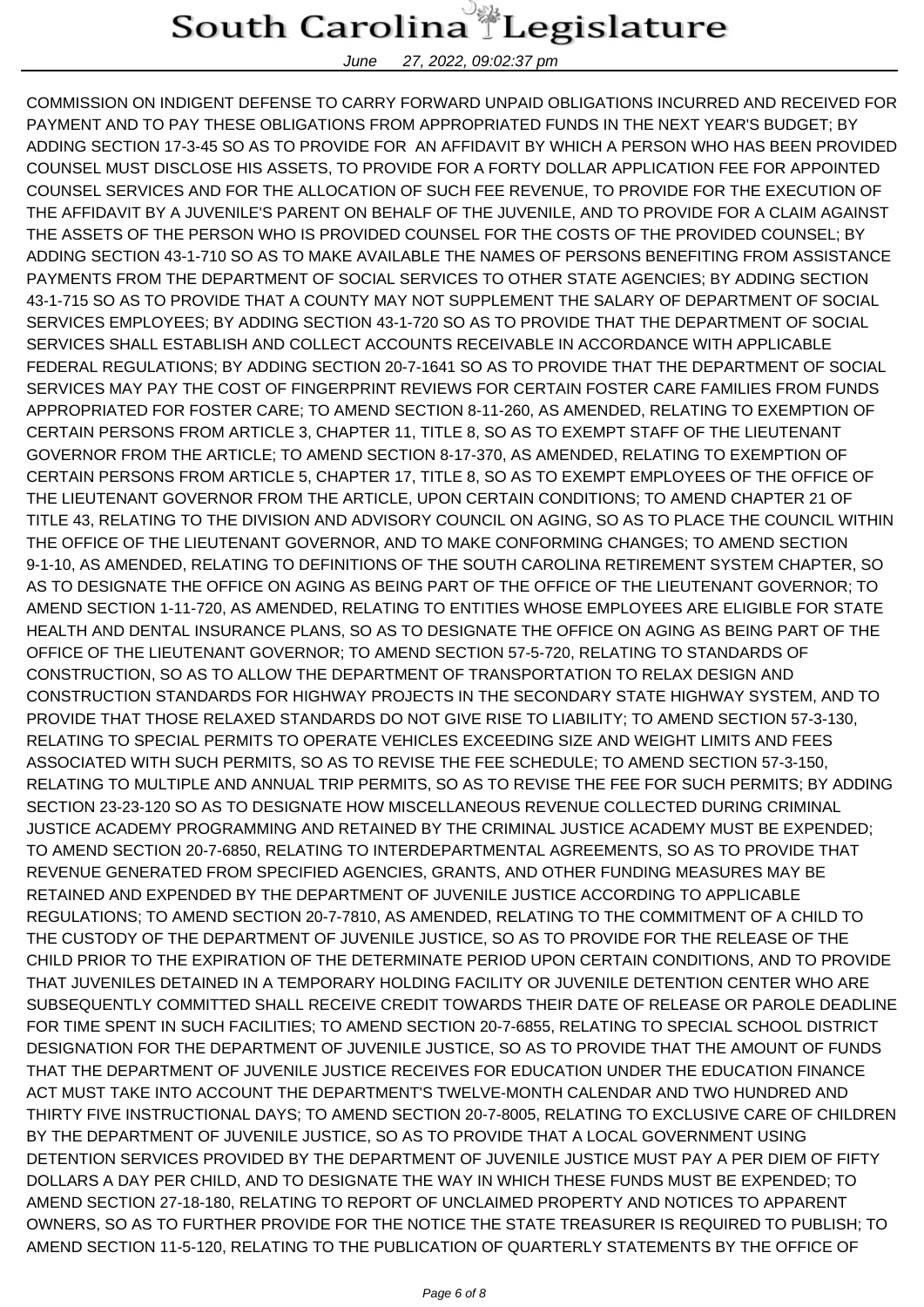June 27, 2022, 09:02:37 pm

STATE TREASURER, SO AS TO REVISE THE WAY IN WHICH THE STATE TREASURER MUST PUBLISH BALANCE INFORMATION; TO AMEND SECTION 46-25-210, AS AMENDED, RELATING TO THE REGISTRATION OF FERTILIZER, SO AS TO REVISE THE FEE SCHEDULE FOR REGISTRATION; TO AMEND SECTION 46-25-820, AS AMENDED, RELATING TO REGISTRATION FEES AND INSPECTION TAXES ON CERTAIN PACKAGES OF FERTILIZER, SO AS TO REVISE THE AMOUNT OF THE TAXES AND FEES; TO AMEND SECTION 46-26-50, AS AMENDED, RELATING TO DISTRIBUTORS OF AGRICULTURAL LIMING MATERIALS, SO AS TO REVISE THE FEE TO OBTAIN A PERMIT TO BECOME A DISTRIBUTOR; TO AMEND SECTION 46-26-60, AS AMENDED, RELATING TO REGISTRATION OF AGRICULTURAL LIMING MATERIALS, SO AS TO REVISE THE FEE FOR REGISTERING SUCH MATERIALS; TO AMEND SECTION 46-13-50, RELATING TO THE LICENSING OF PESTICIDE DEALERS, SO AS TO REVISE THE LICENSE APPLICATION FEE; TO AMEND SECTION 46-13-60, AS AMENDED, RELATING TO STANDARDS FOR CERTIFICATION OF PESTICIDE APPLICATORS, SO AS TO REVISE THE APPLICATION FEE FOR A PRIVATE APPLICATOR'S LICENSE AND A PESTICIDE APPLICATOR'S LICENSE; BY ADDING SECTION 46-25-825 SO AS TO PROVIDE FOR THE ANNUAL REGISTRATION OF FERTILIZERS AND APPLICATION AND REGISTRATION FEE PROVISIONS; TO AMEND SECTION 12-10-95, AS AMENDED, RELATING TO CREDIT AGAINST WITHHOLDING FOR RETRAINING, SO AS TO ESTABLISH AN ANNUAL RENEWAL FEE OF FIVE HUNDRED DOLLARS; TO AMEND SECTION 12-10-100, RELATING TO CRITERIA FOR DETERMINATION AND SELECTION OF QUALIFYING ENTITIES AND APPLICATION FEE SCHEDULE, SO AS TO REVISE THE FEE SCHEDULE; TO AMEND SECTION 13-1-50, AS AMENDED, RELATING TO THE ANNUAL AUDIT OF THE DEPARTMENT OF COMMERCE, SO AS TO PROVIDE THAT THE DEPARTMENT MAY UNDERGO A PROCEDURES AUDIT INSTEAD OF HAVING AUDITED FINANCIAL STATEMENTS, AND TO PROVIDE RELATED PROVISIONS FOR THE AUDIT; TO AMEND SECTION 12-10-85, AS AMENDED, RELATING TO THE PURPOSE AND USE OF THE STATE RURAL INFRASTRUCTURE FUND, SO AS TO PROVIDE THAT THE COUNCIL MAY RETAIN UP TO FIVE PERCENT OF THE REVENUE RECEIVED FROM THE FUND FOR CERTAIN PURPOSES, AND TO PROVIDE THAT THE DEPARTMENT SHALL RETAIN UNEXPENDED OR UNCOMMITTED FUNDS AND MAY EXPEND THE FUNDS IN SUBSEQUENT FISCAL YEARS; BY ADDING SECTION 10-1-210 SO AS TO PROVIDE THAT ALL STATE AGENCIES, INSTITUTIONS, COLLEGES, AND UNIVERSITIES MUST REMIT TO THE GENERAL FUND ALL REVENUE OBTAINED FROM THE ALLOWANCE OF PAY TELEPHONES ON PUBLIC PROPERTY, TO DEFINE PUBLIC PROPERTY FOR PURPOSES OF THIS SECTION, AND TO PROVIDE EXCEPTIONS; TO AMEND SECTION 23-1-60, RELATING TO APPOINTMENT, COMPENSATION, REMOVAL, AND TERMS OF CERTAIN LAW ENFORCEMENT OFFICERS, SO AS TO PROVIDE THAT A VOLUNTARY DEPUTY, CONSTABLE, SECURITY GUARD, OR DETECTIVE MUST BE INCLUDED UNDER THE PROVISIONS OF THE WORKERS' COMPENSATION LAWS ONLY WHILE PERFORMING DUTIES IN CONNECTION WITH HIS APPOINTMENT, AND TO PROVIDE FOR THE PAYMENT OF WORKERS' COMPENSATION PREMIUMS; BY ADDING SECTION 14-1-212 SO AS TO PROVIDE A TWENTY-FIVE DOLLAR SURCHARGE ON PENALTIES IMPOSED IN THE GENERAL SESSIONS, MAGISTRATES, OR MUNICIPAL COURTS FOR MISDEMEANOR TRAFFIC OFFENSES OR FOR NONTRAFFIC VIOLATIONS, TO PROVIDE A SCHEDULE BY WHICH TO ALLOCATE THESE REVENUES, AND TO ALLOW THE STATE AUDITOR TO EXAMINE THE RECORDS OF ANY JURISDICTION THAT DOES NOT TIMELY TRANSMIT THESE REVENUES; BY ADDING SECTION 6-9-135 SO AS TO PROVIDE THAT COASTAL COUNTIES AND MUNICIPALITIES MAY ADOPT THE PROVISIONS OF THE 2006 INTERNATIONAL RESIDENTIAL CODE; TO AMEND AN ACT OF 2008 BEARING RATIFICATION NUMBER 293, THE GENERAL APPROPRIATIONS ACT FOR FISCAL YEAR 2008-2009, BY DELETING TWO PARAGRAPHS RELATING TO THE ORGANIZATION AND OPERATIONS OF THE STATE BUDGET AND CONTROL BOARD, AND TO AMEND SECTION 56-3-8000, AS AMENDED, RELATING TO THE ISSUE OF SPECIAL LICENSE PLATES, SO AS TO PROVIDE ADDITIONAL ELIGIBILITY FOR SUCH PLATES. - ratified title

| <b>03/06/07</b> | <b>Senate</b> | Introduced, read first time, placed on calendar without reference SJ-10 |
|-----------------|---------------|-------------------------------------------------------------------------|
| 02/19/08        | <b>Senate</b> | <b>Committed to Committee on Finance SJ-11</b>                          |
| 04/10/08        | <b>Senate</b> | <b>Committee report: Favorable with amendment Finance SJ-9</b>          |
| 04/23/08        | <b>Senate</b> | <b>Committee Amendment Adopted SJ-36</b>                                |
| <b>04/23/08</b> | <b>Senate</b> | <b>Amended SJ-36</b>                                                    |
| 04/23/08        | <b>Senate</b> | Read second time SJ-36                                                  |
| 05/07/08        | <b>Senate</b> | Read third time and sent to House SJ-15                                 |
| 05/07/08        | <b>House</b>  | Introduced and read first time HJ-97                                    |
| <b>05/07/08</b> | <b>House</b>  | Referred to Committee on Ways and Means HJ-97                           |
| 05/08/08        |               | <b>Scrivener's error corrected</b>                                      |
| 05/21/08        | <b>House</b>  | Recalled from Committee on Ways and Means HJ-72                         |
| 05/28/08        | <b>House</b>  | Debate adjourned HJ-23                                                  |
|                 |               |                                                                         |